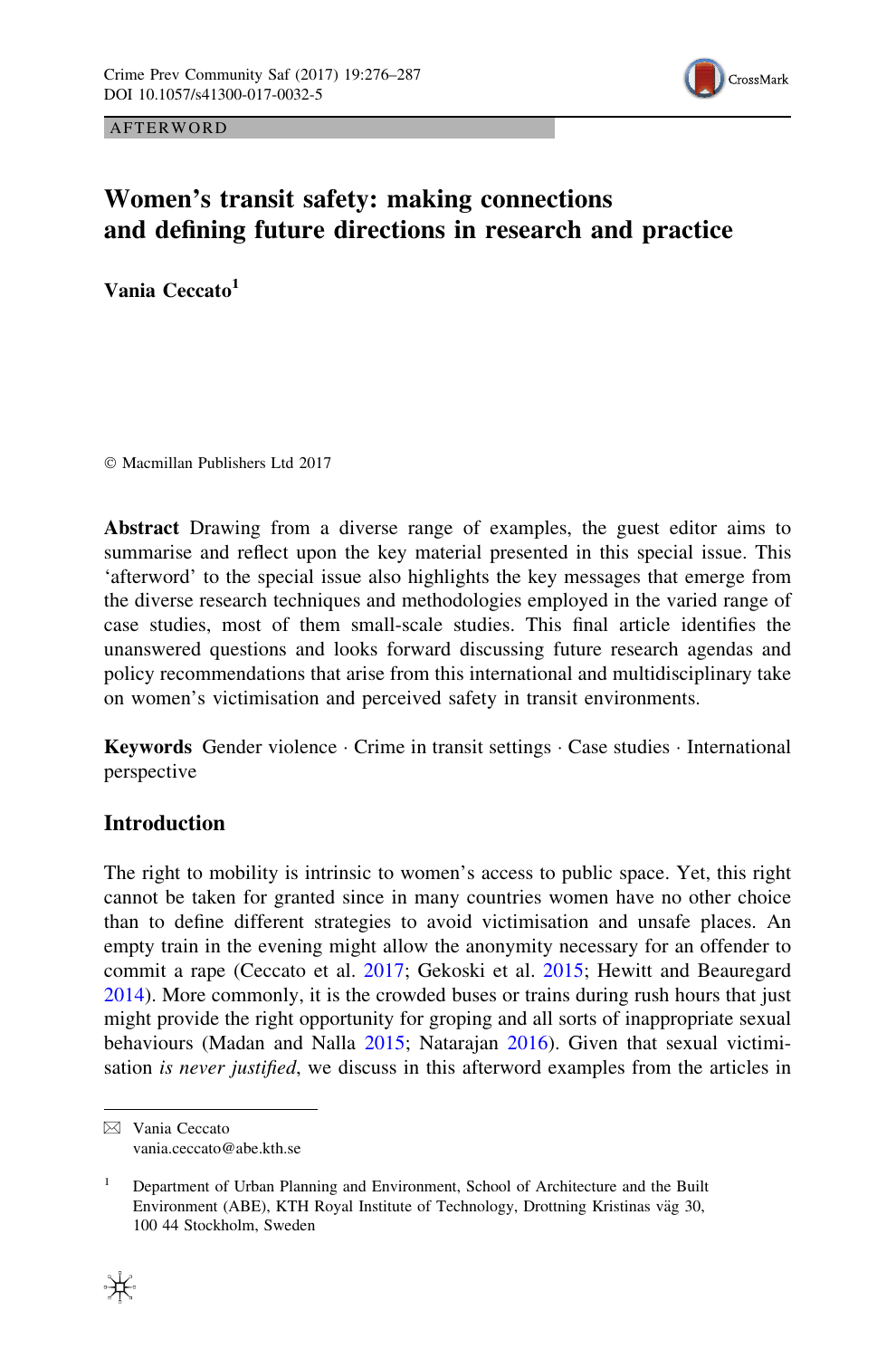this special issue to characterise women's behaviour (over which women should be free to have total autonomy and carry out in the absence of the threat of sexual victimisation) in situational contexts in which women become targets. This is of relevance since the identification of these conditions is crucial to create opportunities for prevention.

This 'afterword' aims at synthesising the main issues that emerge from the eight different case studies that constitute this special issue. It also identifies remaining questions in the research on women's transit safety as well as future research agendas and general policy recommendations.

The structure of this article is as follows. First the main emergent messages are discussed, followed by limitations, unanswered questions and future research. The article finishes with recommendations and conclusions.

# Women's transit safety: main emergent, cross-cutting themes

Throughout this special issue there are several reoccurring themes, some of which are highlighted here as they represent some of the complexities and challenges present in improving research and practices in women's transit safety.

#### Sexual crimes against women in transit: an invisible problem

The message is unanimous across all articles of this special issue: sexual crime against women in transit (cases of staring, touching, groping, ejaculation, exposing genitalia and full rape) is a highly underreported offence (e.g. Datafolha [2014;](#page-11-0) Gekoski et al. [2015](#page-11-0); Madan and Nalla [2015;](#page-11-0) Natarajan [2016\)](#page-11-0). Low reporting rates have many causes; some of the most known relate to societal norms of behaviour between men and women in public places (Ceccato et al. [2017](#page-11-0); Harris et al. [2017;](#page-11-0) Suarez and Gadalla [2010;](#page-11-0) Valentine [1990,](#page-11-0) [1992\)](#page-11-0) but may also be related to 'what is there' in terms of infrastructure making it possible for victims to report a crime.

We first consider the issue of societal norms of behaviour in transit and actions of bystanders. The article by Tripathi and colleagues indicate that 'acts of sexual harassment were not widely noticed by other passengers', perhaps because they were 'commonplace' (this finding has been reinforced by other studies in this special issue, see Natarajan and colleagues, Ceccato and Paz, Lea et al.). Findings from Lea et al., article suggest that it is necessary to provide a better sense of assurance to women and girls to draw attention to what is happening, so that, as suggested in Ball and Wesson's article, bystanders have a chance to intervene. Those passengers who are faced with sexual crimes while riding a bus or train (either themselves or as witnesses) may still think that it is not 'acceptable to make a scene' under those circumstances. Thus, if this attitude continues, the problem will remain be invisible.

Now we turn to the issue of available infrastructure making it possible for victims to report a crime while in transit. Several articles in this special issue have mentioned that the perception of a lack of support, both during and after the crime occurs, highly contributes to victims deciding to not to report to the police. If the police are not there, or if 'it is too difficult' to file a report, reported cases of sexual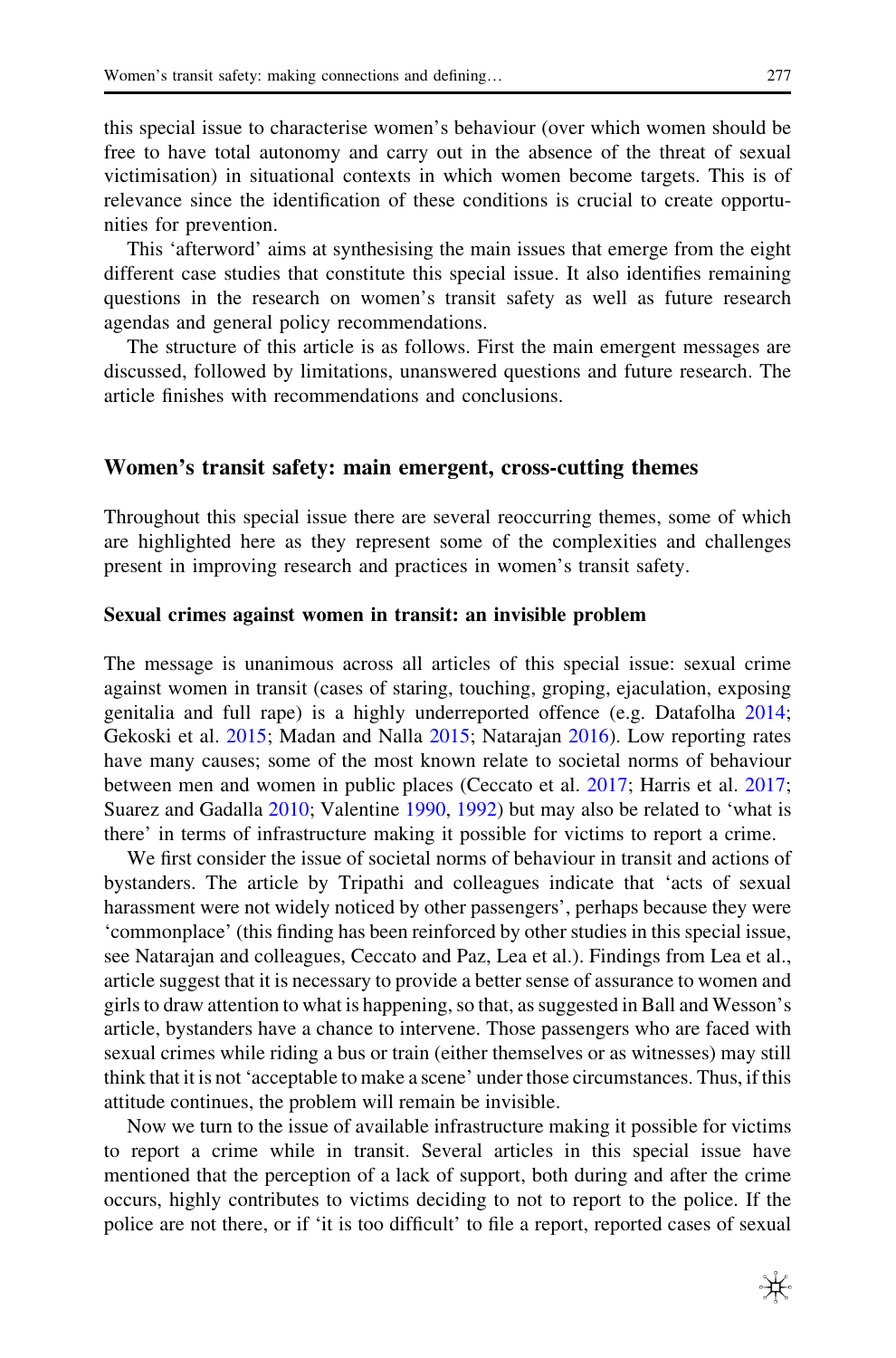crimes against women in transit will continue to be low (see e.g. articles by Natarajan and colleagues and Ceccato and Paz). In the case of the São Paulo metro, the distribution of personnel across the system (including security guards) highly affects the geography of reporting crime against women in transit.

#### We cannot see the trees for the forest: women as a heterogeneous group

Two studies in this special issue focus on the profiles of women as users in transit environments and their safety (Vanier and Jubainville, and Iudici and colleagues). What comes out of these two studies is that women as transit users are far from a homogenous group; a finding that has an impact on both research and policy implications, also shown elsewhere (Loukaitou-Sideris [2016](#page-11-0)). For instance, based on women's individual characteristics and mobility habits, Vanier and Jubainville identify four types of female passengers in relation to their declared perceived safety. This implies that they react differently when facing the same situation. Iudici and colleagues come to similar conclusions, but in the context of transit users' safety and disability. They remind us that disability can be multifaceted, often emerging from the intersectionality of a multitude of individual characteristics. Thus, in order to consider women's needs in transit, it is essential to consider differentiated levels of vulnerabilities, and, in particular, women with disabilities, who are more often an easy target of sex offenders. The intersectionality of women's safety (age, economic status, ethnicity but also differences in physical and cognitive abilities, see e.g. Sokoloff and Dupont [2005\)](#page-11-0) is a reoccurring topic in this special issue, yet it is still a topic not well understood in the context of transit safety.

# We cannot see the forest for the trees: women's transit safety requires 'a whole journey approach'

Managers of public transport systems seeking to maintain or increase ridership need to be aware of the security needs of passengers on their systems, including of women as passengers. The 'whole journey' approach to safety (door-to-door) can be helpful to highlight aspects of the transit journey for women passengers that require special attention among transport providers, local governmental authorities, policy makers and researchers (Smith [2008;](#page-11-0) Loukaitou-Sideris [2016](#page-11-0)). In this special issue, safety in transit environments has been translated into safety at particular transport nodes: either the interiors of buses, carriages or stations. This is of course problematic because it reduces 'safety' along the entire trip to a sample of potential risks and/or declared perceived safety at a particular spot. The exception was the paper by Natarajan and colleagues that explicitly attempted to apply a 'whole journey' approach, as an analytical framework, to women's safety. By looking at safety during the whole trip (walking to and from the bus/subway stops as well as waiting for, and riding on the bus or subway), these authors find that women's safety is compromised along the whole trip. In other words, they find extensive patterns of victimisation during all stages of female students' subway commute to and from college. Another advantage of looking at the whole trip is that it allows us to identify the most critical environments (and times) in which women feel at risk–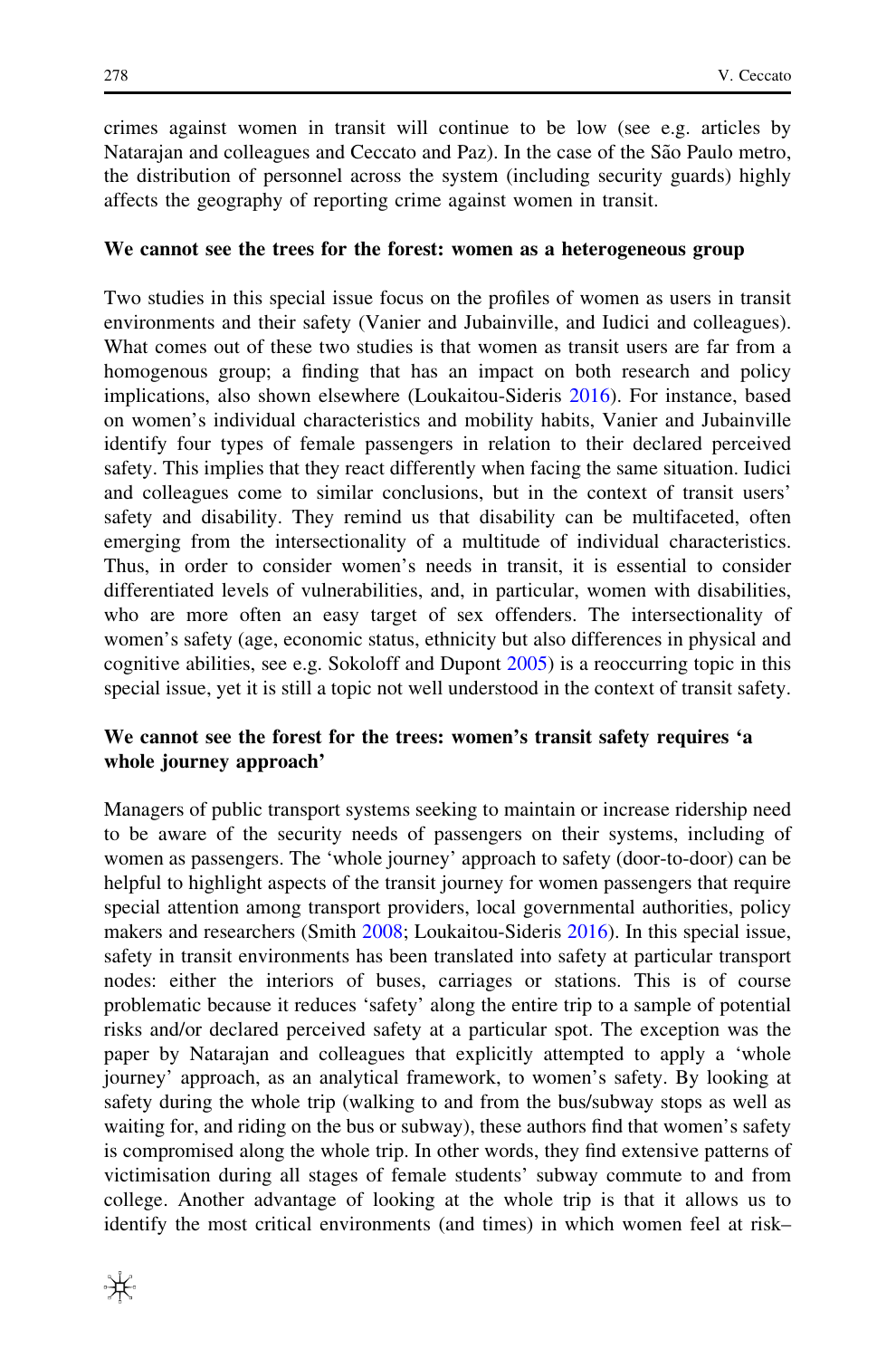valuable information both from the perspective of those who are responsible for the supply side of service delivery and from those who use the system.

### Women's transit safety: a question of individuals' rights

All articles of the special issue point out that environments characterised by high densities of passengers (overcrowding), e.g. in buses, carriages or stations, are commonly a fertile territory for sexual harassment and other types of sexual abuse and harassment (Ceccato and Paz, in this issue). This is a particular, although not exclusive, problem in big cities in countries of the Global South where the poor supply of public transportation means that women are even more exposed to sexual victimisation. Although overcrowding is not considered here to be a cause of sexual crime against women in transit, it is definitely a facilitator. The problem of overcrowded transportation calls for better transportation supply and management that attend passengers' needs for reliable and safe public transportation. This means that the question of women's safety has to be first framed in a wider context, namely that of individuals' needs and right to basic public goods. If this basic need is not satisfied, which is still the case in many transportation systems in cities of the Global South, then radical improvements in women's safety will be difficult to attain in the short term. Transit safety needs to be addressed in terms of joint responsibility with intersectoral action. Although as Sweet and Escalante ([2010,](#page-11-0) p. 2144) indicates 'we still have a long way to go before planning is able to respond to and prevent gender violence in an equitable manner' but changes are on the way. UN Women's Safe Cities and Safe Public Spaces initiatives are continuously generating a number of innovative results through partnerships with local governments, national governments, women's groups and other community partners (UN Women [2017](#page-11-0)). The article by Lea et al in this issue is also an example of this technological development having women's participation as a key feature.

#### Women's transit safety: a multidisciplinary field

Although the articles in this special issue arise from different disciplines, they more often than not share a number of commonalities and theoretical principles. The articles illustrate that the topic of women's transit safety is a rich, multidisciplinary field, which, in practice, has developed from different disciplines and theoretical principles (for example criminology, urban planning, transport planning, sociology, psychology, geography, architecture and security). The increasing volume of available space and time data (for instance, from mobile devices and crowdsourcing) constitutes the new frontier of research, as it demands methods capable of guiding and dealing with different types of data. In practice too, as problems become more complex, a variety of stakeholders are or need to become involved. As reality demands more integrated, holistic and cross-disciplinary research, there is no doubt that this is the way forward. However, as Ekblom ([2014\)](#page-11-0) suggested, it is a challenge to communicate a particular problem to appropriate audiences, researchers and experts, including other relevant organisations. Despite these difficulties this special issue illustrates that is possible to spell out different approaches to a single theme, such as women's transit safety.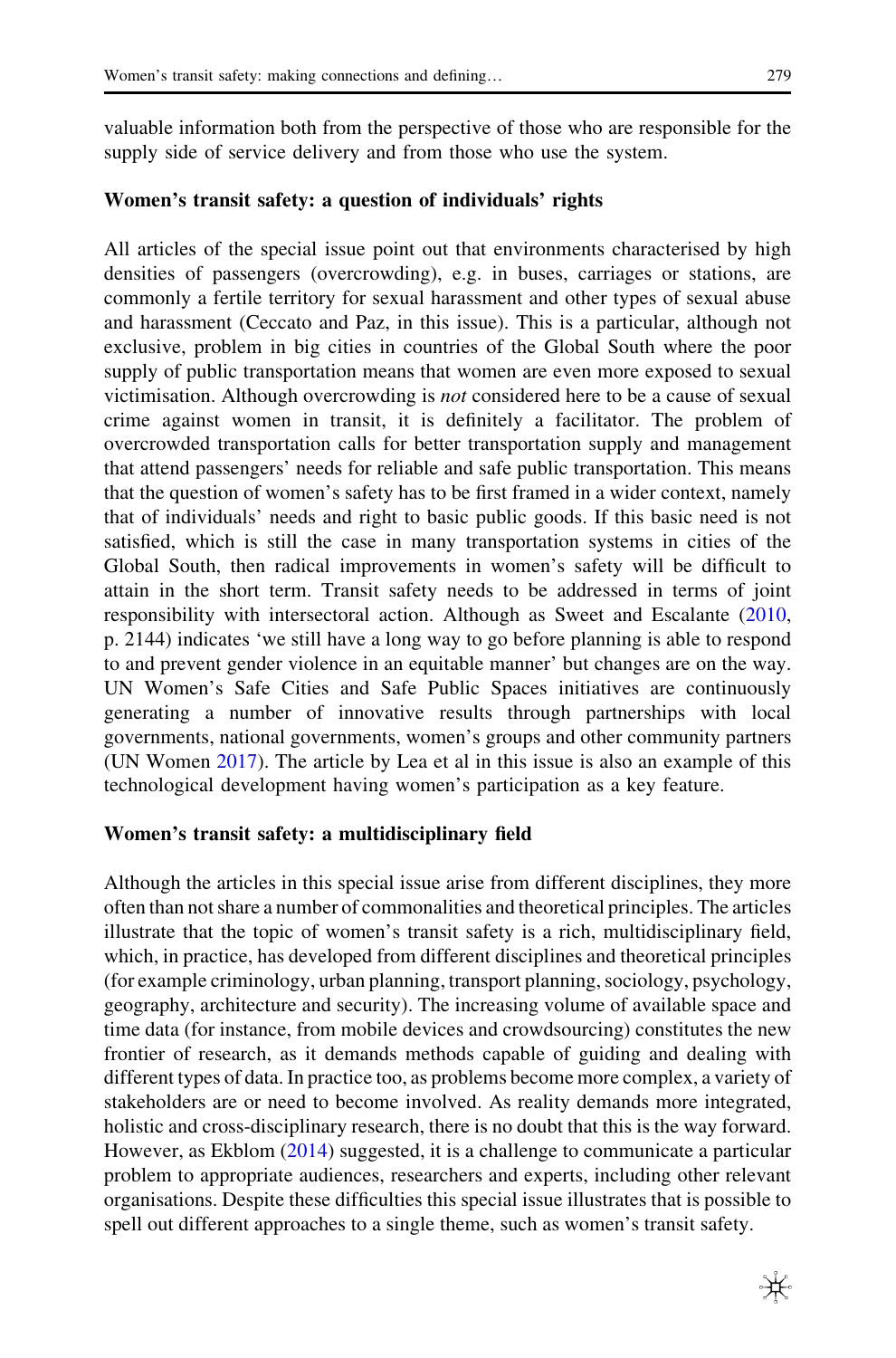#### Limitations, unanswered questions and future research

Most articles in this special issue are based on case studies, many of them exploratory studies, based on small-sample datasets. This means that findings cannot be generalised to the entire populations from which they arose. The fact that most articles are qualitative also means that this area remains largely uncharted as researchers are still attempting to gain a more in-depth understanding of the nature of the phenomenon. These studies are based on self-collected or crowdsourced data because secondary sources may not be appropriate to elucidate issues of women's safety in transit or are of poor quality. For instance, national victimisation surveys in most countries (France being an exception) do not include questions of transit safety. Even if they do, the way the sampling is performed may not allow a fine, stratified analysis by individual characteristics, which is of particular interest when studying transit safety.

Moreover, safety surveys are often performed by the individual transportation authorities in large cities and may not be comparable across countries. While in London, Transportation for London (TfL) regularly performs surveys to check attitudes to safety and security (by different transportation modes, and questions include unwanted sexual behaviour and sexual violence), in Stockholm, the municipal safety survey questions about transit safety do not consider sexual harassment and/or other sexual crimes, and they are also general for the whole subway system (Ceccato [2013\)](#page-11-0). As the article by Lea and colleagues show, new technologies (e.g. digital platform for reporting and analysing cases of violence) can be an alternative to using crowdsourced data. Although the use of these new technologies is still in its infancy, the authors suggest that it has shown promising results in addressing sexual harassment and assault on public transport. Future research should assess on the variety of ways in which technology can be used by transport agencies and by the general public to prevent, record and report sexual offences on public transport (Gekoski et al. [2015](#page-11-0), pp. 40–41, 62).

A limitation of this special issue is that it does not deal with other genders and transit environments. It has been a conscious choice to concentrate this special issue on women only since we believe the topic per se is complex and not yet well understood in the context of transit environments. A special issue on gender and transit safety would have taken the discussions beyond women's safety and especially beyond the 'opposite halves': women and men. For instance, issues of masculinity and fear could be an interesting topic for further exploration. Moreover, it is important to consider victimisation against other gender groups (such as the LGBTQ community) who are potentially a target of sexual violence. We are aware that in many parts of the world, there have been numerous examples of gay and transgendered persons being targets of harassment and violence in transit (e.g. Gekoski et al. [2015](#page-11-0); UOL [2014](#page-11-0)). This fact calls for a better understanding of those cultural, psychological and societal contexts that are linked to females and males, but also to those gender identities that go beyond this binary model.

This special issue has combined empirical research drawing from case studies from Brazil, France, India, Italy, the UK and the USA, which is a major

₩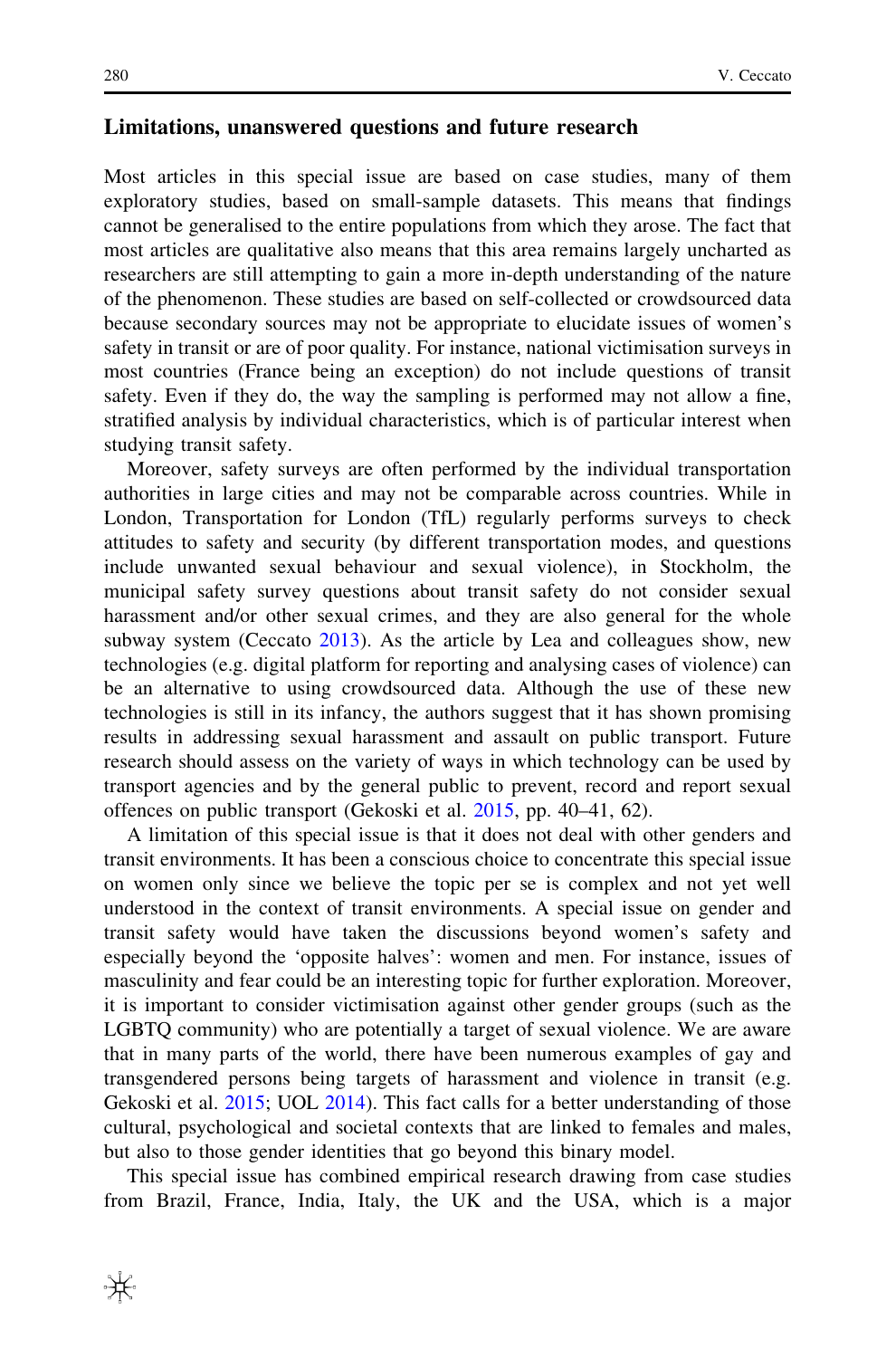achievement. However, it would be strengthened from further examples from societies where gender roles are predefined by other societal norms than those found in, e.g. North America and Western Europe. In countries like Japan, for example, young women are frequently subject to unwanted sexual contact in public transit, as they are elsewhere in other countries (Peters [2013\)](#page-11-0). However, in some countries with extreme levels of gender inequality, transit agencies have decided to improve women's safety by segregating women from men and implementing women-only transportation (for a review of examples, see Gekoski et al. [2015](#page-11-0)). Some suggest that whereas 'women-only' solutions may be appropriate, 'they remain problematic in that they perpetuate differences rather than comprehensively addressing the deep rooted gender biases inherent in current transport planning and policy-making' (Peters [2013,](#page-11-0) p. 35). Others claim that there have been examples in which womenonly transportation creates a platform to trigger change to the root causes of violence against women in public transportation (Dunckel-Graglia [2013](#page-11-0); Gekoski et al. [2015\)](#page-11-0). Despite the controversy, little is known about the overall long-term effects of these 'women-only' solutions across countries.

Another area that requires further research is women's safety in Muslim societies, especially in those in which the *pardah* (the practice of gendersegregating access to public areas) is a key factor determining women's public life. In Bangladesh, for instance, women heavily depend on rickshaws for door-to-door travel (Peters [2013\)](#page-11-0). Recent studies in Iran and Pakistan (Arjmand [2017](#page-11-0); Iqbal [2016\)](#page-11-0) on the so-called 'women's only parks' illustrate the need for a better understanding of women's safety in these countries, not least while in transit to and from these parks and other public places.

#### Tackling problems of women's transit safety: main recommendations

The international literature shows that there is no single initiative that comprehensively deals with unwanted sexual behaviour and sexual crimes in transit environments. Some ways to tackle the problem have to change the way boys and girls are educated, i.e. long-term changes of the societal norms that impose different conditions for men and women. The changes are important but lay far beyond the scope of this special issue. An additional route to take is to change the criminogenic conditions of places; thus, instead, a multifaceted approach, with complementary initiatives, is the most effective means. After compiling a vast number of studies, Gekoski et al. [\(2015](#page-11-0), p. 53) suggest that these initiatives could include: (a) increased surveillance in the form of extra transport staffing and police (both uniformed and plain clothes), as well as technological surveillance such as CCTV; (b) crime prevention through environmental design (CPTED) measures such as increased visibility, lighting, alarms, phones and good maintenance of transport facilities; (c) alternative means of reporting such as the use of hotlines, texting and phone apps; (d) awareness campaigns through advertising, grassroots actions and online platforms; and (e) use of new technologies such as smartphone apps to report incidents, track passengers, record experiences and create maps of offending hotpots.

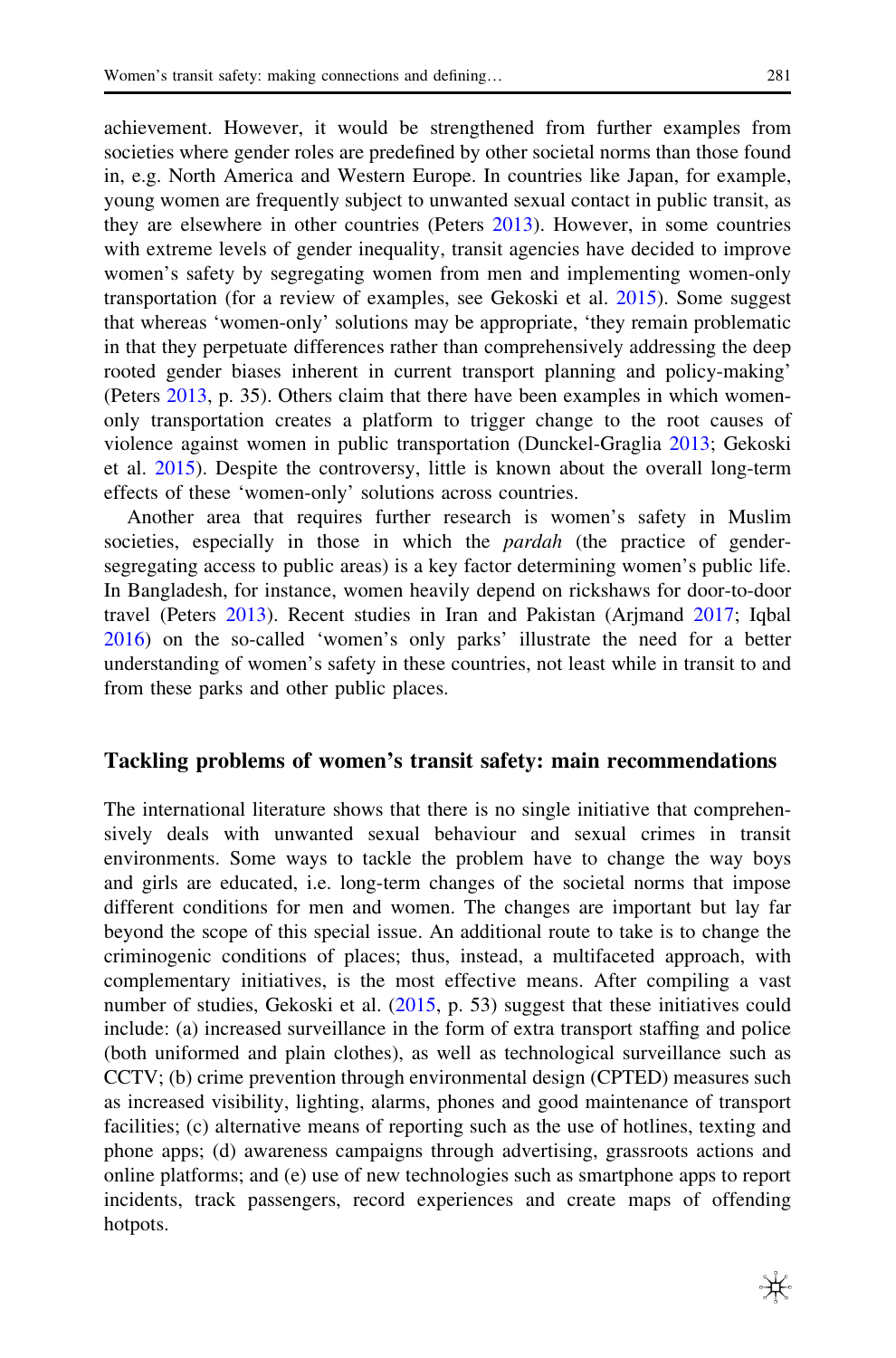|                           | (1) Improving<br>physical<br>environment and<br>technological<br>solutions | (2) Strengthening<br>social control and<br>management | $(3)$ Creating<br>campaigns<br>and policy<br>frameworks | $(4)$ Reporting<br>and<br>improving<br>knowledge<br>basis | (5) Promoting<br>transit safety<br>as individual<br>right |
|---------------------------|----------------------------------------------------------------------------|-------------------------------------------------------|---------------------------------------------------------|-----------------------------------------------------------|-----------------------------------------------------------|
| Natarajan<br>et al.       |                                                                            |                                                       |                                                         |                                                           |                                                           |
| Jubainville<br>and Vanier |                                                                            |                                                       |                                                         |                                                           |                                                           |
| Ball and<br>Wesson        |                                                                            |                                                       |                                                         |                                                           |                                                           |
| Ceccato and<br>Paz        |                                                                            |                                                       |                                                         |                                                           |                                                           |
| Lea et al.                |                                                                            |                                                       |                                                         |                                                           |                                                           |
| Tripathi et al.           |                                                                            |                                                       |                                                         |                                                           |                                                           |
| Vanier and<br>Jubainville |                                                                            |                                                       |                                                         |                                                           |                                                           |
| Iudici et al.             |                                                                            |                                                       |                                                         |                                                           |                                                           |

Table 1 Tackling problems of women's transit safety: summary of recommendations

We have also summarised a set of recommendations, based on the articles belonging to this special issue, to tackle unwanted sexual behaviour and sexual crime in transit environments (Table 1). Some may refer to a specific crime type and/or situational condition by transport nodes (bus stops, stations), or a particular group of women; others are individual and joined lines of action for public transport authorities, public organisations and private providers as well as law enforcement practitioners. They are grouped in five groups: (1) Improving physical environment and technological solutions; (2) Strengthening social control and management; (3) Creating campaigns and policy frameworks; (4) Reporting and improving knowledge basis; and (5) Promoting transit safety as individual right. Table 1 indicates that most articles suggest the need of creating campaigns of awareness of the problem, changing policy frameworks, creating strategies to improve reporting as well as improving knowledge basis on women's transit safety.

- (1) Improving physical environment and technological solutions
	- installing CCTV and surveillance, emergency phones and underground Wifi (Natarajan et al.)
	- designing harassment-free, safe environments, design of streets and pedestrian walkways (Natarajan et al.)
	- lighting and guardianship could be improved in transit environment at these specific hours to make up for the poorly lit areas (Vanier and Jubainville)
	- transport agencies could consider adjusting the size of carriages according to passenger density for peak and off-peak hours (Vanier and Jubainville)
	- instating prevention measures to combat sexual harassment and/or sexual violence in the metro (CCTV, guards) which take into account that these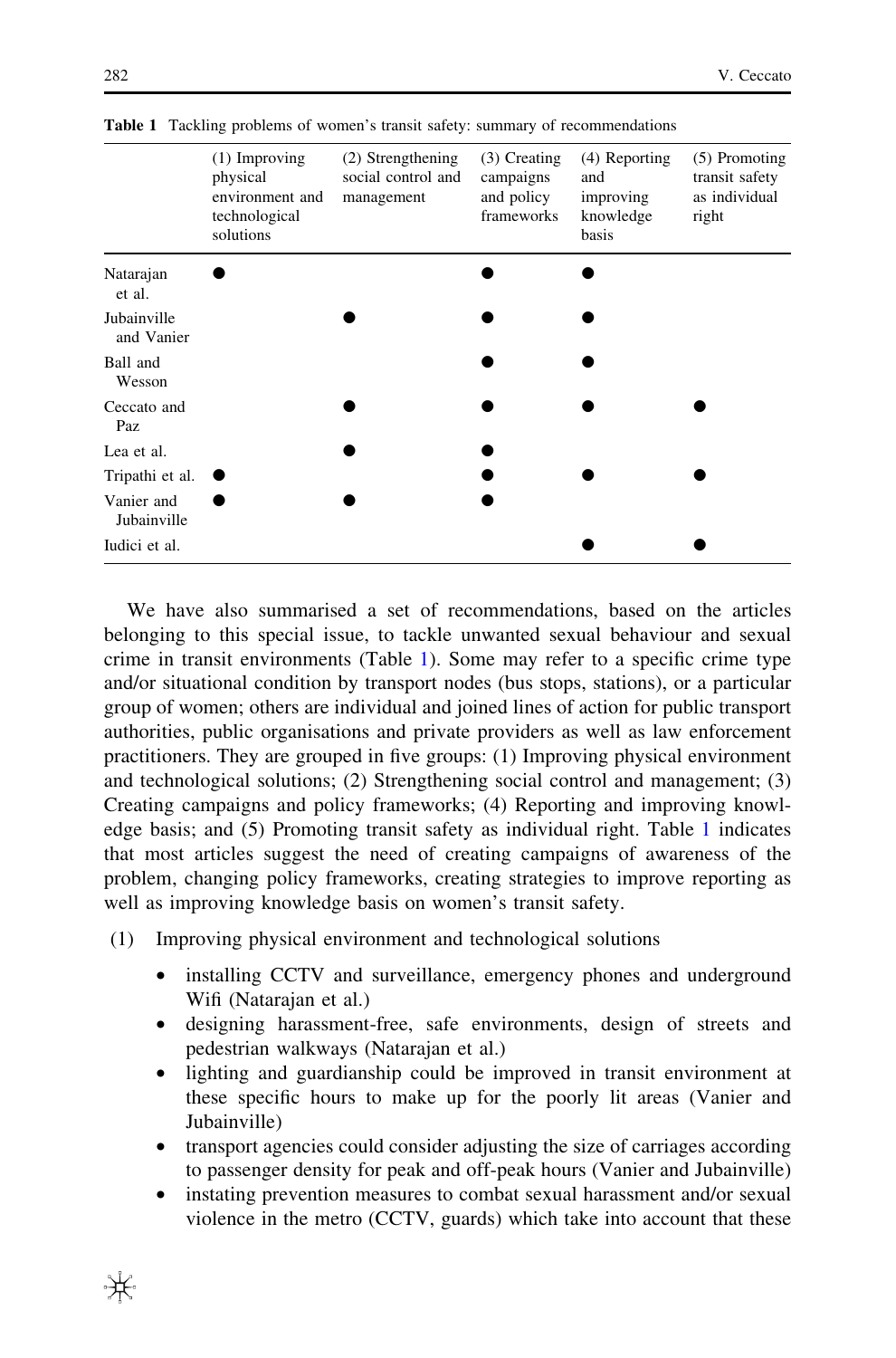offences show distinct temporal peaks that correspond to people's daily routine activities (Ceccato and Paz)

- using ICT technologies and social media to faster inform passengers and report problems (Ceccato and Paz)
- CCTV cameras or additional security personnel will have a significant impact on the problem (Tripathi et al.)
- (2) Strengthening social control and management
	- increasing the number of safety agents to improve perceived safety in empty carriages (Vanier and Jubainville)
	- increasing guardianship at specific locations or specific times where maximum harassment takes place (Tripathi et al.)
	- increasing human guardianship at particular times of the day/night (Jubainville and Vanier)
	- establishing joint safety initiatives directed at women's safety together with police stations, including women's police stations, where they exist (Ceccato and Paz)
	- encouraging drivers and other passengers to intervene when a woman or girl seeks help (Lea et al.)
- (3) Creating campaigns and policy frameworks
	- public transport authorities could launch awareness campaigns against incivilities (Vanier and Jubainville)
	- providing emergency call numbers and easy access to reporting (Natarajan et al.)
	- sharing strategies and getting institutions, organisations and the public at large to work together to reduce the incidence of violence against women (especially women with disabilities) on public transport (Iudici et al.)
	- creating special programs focused on particular problem areas—central stations, for example, at particular times (Ceccato and Paz)
	- implementing specific policies to give these vulnerable users more travel choices, or make them safer in the transit environment (Jubainville and Vanier)
	- providing assurance to women and girls who are faced with sexual harassment or assault while riding on public transport (or witnesses of such) that it is 'acceptable to make a scene' (Lea et al.)
	- ensuring that fellow passengers can be a valuable source of additional surveillance and reporting (Ball and Wesson)
	- making sure that transport providers create victim support systems to increase women's willingness to report when something happens (Ceccato and Paz)
	- establishing clear government guidelines for allocating specific areas of responsibility for ensuring passenger safety to various public and private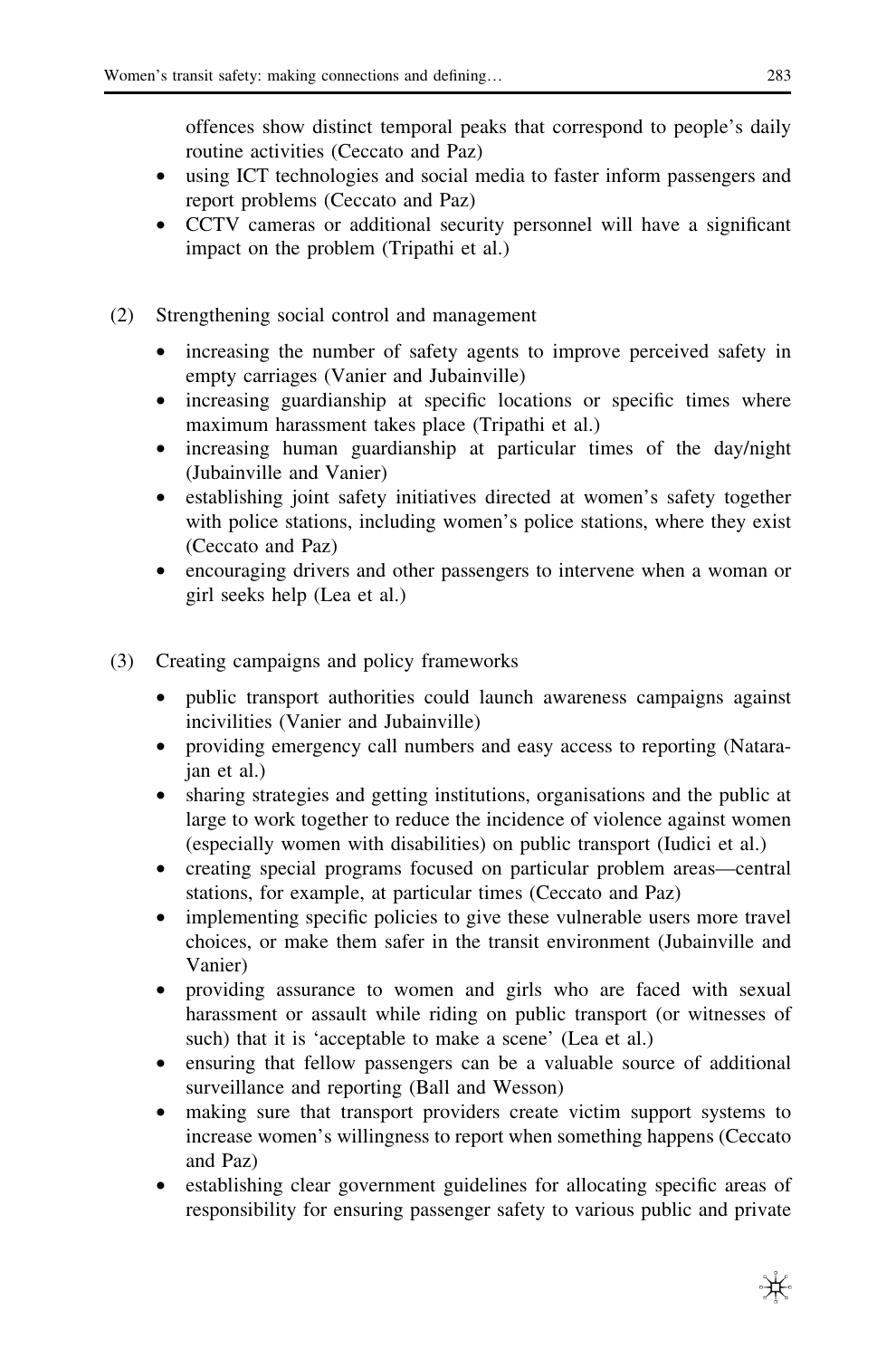agencies involved in the provision, maintenance and security of various public transports (Tripathi et al.)

- the guidelines should also lay down the framework whereby responsible agencies are charged with identifying vulnerabilities in the public transport system that facilitate sexual harassment, and putting in appropriate preventive measures (Tripathi et al.)
- the framework should specify mechanisms to ensure coordination and information sharing between the police, transport providers and interested NGOs in the area of security provision (Tripathi et al.)
- avoiding one-size-fits-all solutions to the problem of women's avoidance behaviour in public transport for safety reasons. Instead tailor solutions to women's specific needs (Jubainville and Vanier)
- (4) Reporting and improving knowledge basis
	- carrying out extensive victimisation surveys to assist the efforts of public and law enforcement authorities in concentrating their efforts at targeting scarce resources most effectively (Tripathi et al.)
	- widening the focus of reporting unwanted sexual behaviours (Ball and Wesson)
	- investigating women's avoidance behaviour in public transport to identify and address the needs of these users (Jubainville and Vanier)
	- improving data quality, e.g. when reports are made, more information needs to be obtained on the conditions surrounding the crime (Iudici et al.)
	- The reluctance of 'bystanders' to act is not well understood. Further consideration to the bystander perspective is needed. Such information would be valuable to help develop further initiatives and may further contribute to 'what works' in the reduction in unwanted sexual behaviours (Ball and Wesson)
	- improving understanding of the barriers to tackling problems of women's safety while in transit using 'a whole journey approach' and incorporating women's voices and views into transport services policies (Ceccato and Paz)
- (5) Promoting transit safety as individual right
	- considering women's safety in transit as an individual right, by taking differences in women's needs into account when providing transportation services (Ceccato and Paz, Iudici et al.)
	- ensuring that transport providers fulfil minimum standards of service provision via contractual obligations (Tripathi et al.)
	- the department for transport (or its equivalent) taking responsibility for liaising with law enforcement to ensure women is provided with adequate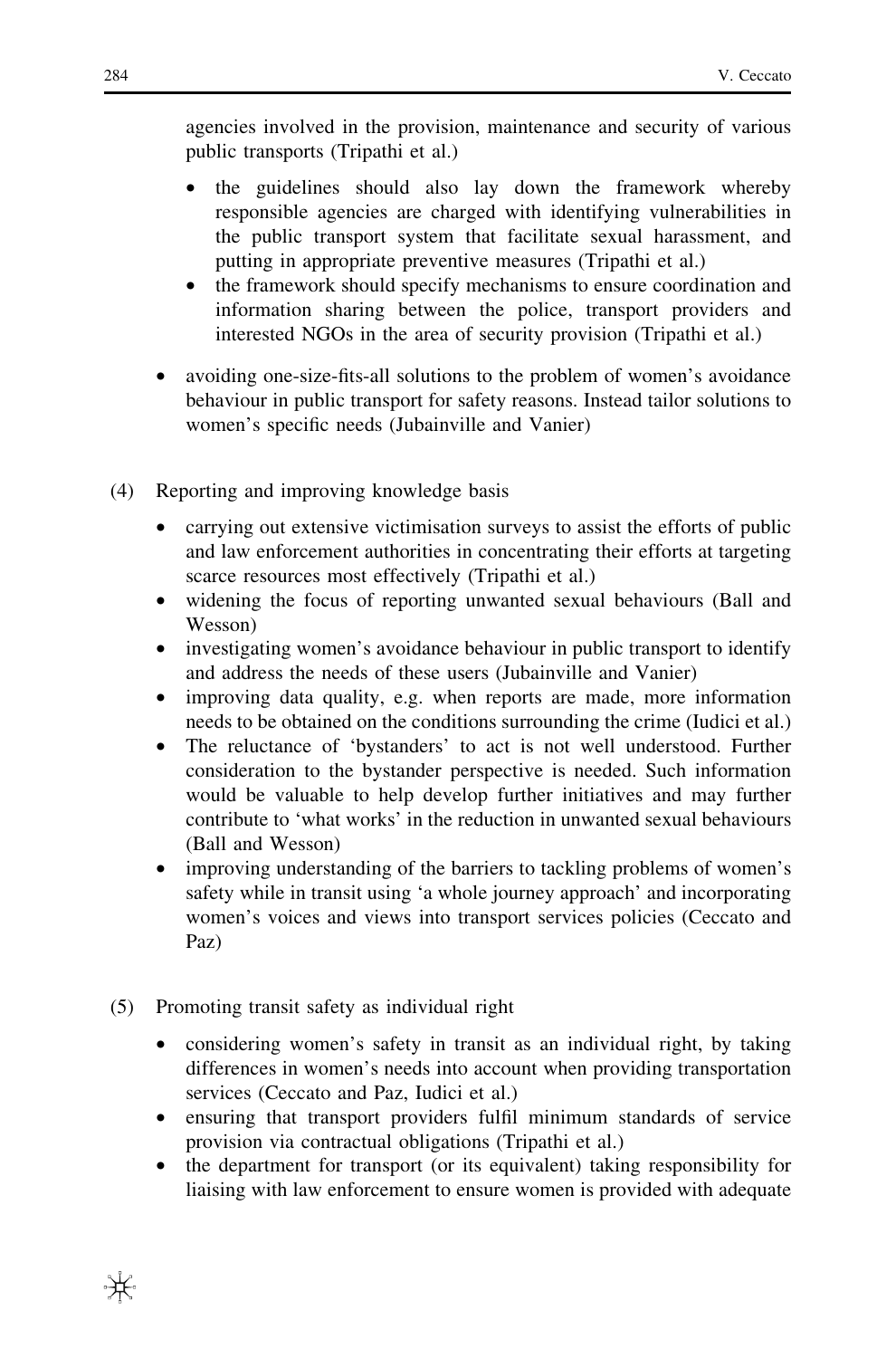protection—this includes measures like background checks on transport staff in sensitive positions (Tripathi et al.)

- creating additional avenues whereby women can go and get support other than reporting to the police, such as NGO's, women's group through women's active action and participation (Ceccato and Paz)
- changing education of those who plan, build and renew city environments. The relationship between women's fear of crime, victimisation and public space should be taught to students of architecture, sensitising future architects to gender-based actual threats to personal security (Ball and Wesson).

# **Conclusion**

Safety and security are crucial issues which disproportionately affect women while in transit (Loukaitou-Sideris [2016;](#page-11-0) Peters [2013](#page-11-0); UN Women [2017](#page-11-0)). Cases of sexual harassment and other types of sexual crimes against women in transit environments are underreported worldwide, as suggested in the articles presented in this special issue, and this underreporting adds to the difficulty in dealing with the problem. New technologies of data collection (websites, mobile phones, apps, crowdsourced platforms) and analysis (visualisation, data mining, spatial analysis, video analysis) can create opportunities (as suggested in the articles by Lea and colleagues and Ball and Wesson) to tackle sexual harassment and offences in public spaces, including in transit environments. As suggested by Gekoski et al. [\(2015](#page-11-0)), further research is needed to identify the types of technologies that are being or could be used and their effectiveness.

In many countries, issues of women's safety in transit environments touch upon more fundamental challenges in the delivery and provision of public transportation services. Overcrowded public transportation systems affect women in particular, but it is a general problem that affects all users. Access to safe and reliable transportation is an individual right, which is not satisfied in many cities (particularly those in the Global South). Improvements in women's transit safety are undermined without overall improvements in public transportation. Programs that are directed to increase awareness of the problem and increase reporting practices (as the ones illustrated in this special issue) are important but they have limited effect if not linked to structural changes in the delivery of public transportation services. As the articles have illustrated, current initiatives to prevent sexual harassment and other unwanted sexual behaviour have so far been limited to attempting to prevent these incidents from occurring (instalment of CCTV, awareness campaigns), and if they do happen, that they are properly reported (guards and sms-campaigns). However, post-incident support at particular spots (stations, carriages) is still lacking from the examples illustrated in this special issue. Women need to know they can take legal actions against service delivery companies in transportation in case they are harassed or suffered any other type of victimisation while in transit. A potential way forward is that transportation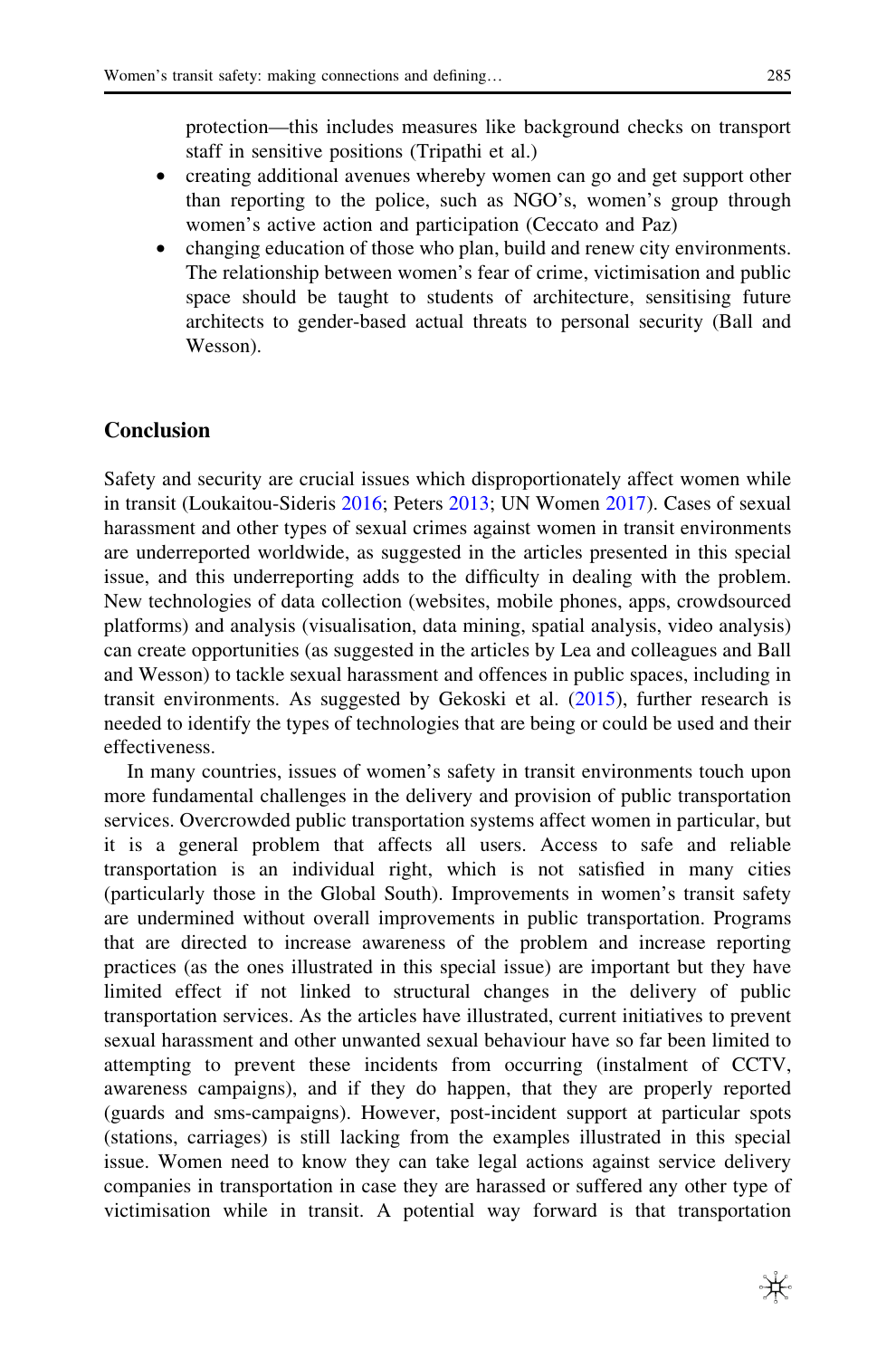operators seek partners among non-profit organisations, NGOs and local groups to deal with women's transit safety needs (Loukaitou-Sideris [2016](#page-11-0)). A type of postincident support platform (to deal with it emotionally and legally) supported by a constellation of actors would be desirable so more women dare to come forward when something happens. The legitimacy of current programs is undermined by the fact that the support that women's receives stops at reporting the case to the authorities. To engage women in the process of change is essential and this require some long term investments in programs supporting women to make authorities responsible for their safety.

On long term, there is a need to rethink the education of those who plan, build and renew city environments, such as architects, engineers and urban planners. Courses on principles of Crime Prevention Through Environment Design (Ekblom [2014;](#page-11-0) Armitage [2013\)](#page-11-0) can be helpful but may not be enough (Keddy [2015](#page-11-0)). As suggested in this special issue, the relationship between women's fear of crime and victimisation in public space should be taught to students, sensitising future professionals to gender-based actual threats to personal security and perceived safety.

If one takes the issue of the physical environment, the design of transit vehicles, stops and systems, as suggested by Loukaitou-Sideris [\(2016](#page-11-0), p. 559), can contribute to comfort and perceived safety for all riders, particularly women. She illustrates by suggesting 'the placement of bus stops at settings that facilitate natural surveillance by bystanders, as well as good lighting, make the wait for the bus less stressful'. In this context, some of the recommendations put forward in this special issue can also be helpful as a starting point.

In this special issue, articles took distance from radical solutions for women's transit safety problems, such as women-only trains, buses and taxis. First, because there is an underlying assumption that these solutions may not be appropriate for countries where gender inequalities do not preclude into extreme, unsafe transit conditions. Second, although women-only transport may be an effective means of reducing unwanted sexual behaviour on public transport in some countries, they are, as suggested by Gekoski et al. [\(2015](#page-11-0)), 'short-term fixes' to the problem. Yet, this does not mean that gender-neutral safety policies are likely sufficient to tackle women's needs (Ceccato [2013](#page-11-0); Gekoski et al. [2015;](#page-11-0) Loukaitou-Sideris [2016\)](#page-11-0). Peters [\(2013](#page-11-0)) suggests; 'transit agencies may have a general interest in providing adequate service to all customers, but unless a specific effort is made to ask both men and women what they need and want and how services can be improved, sub-optimal solutions persist'. Thus, a better understanding of the societal, economic and institutional barriers that hamper the incorporation of women's voices and views into transport service policies is necessary.

Overall, this special issue has made an effort to provide examples of studies on women's transit safety from an international perspective, often using small-scale studies and a variety of exploratory approaches. This task is far from complete but as the examples in this special issue have illustrated, steps forward have been taken.

₩